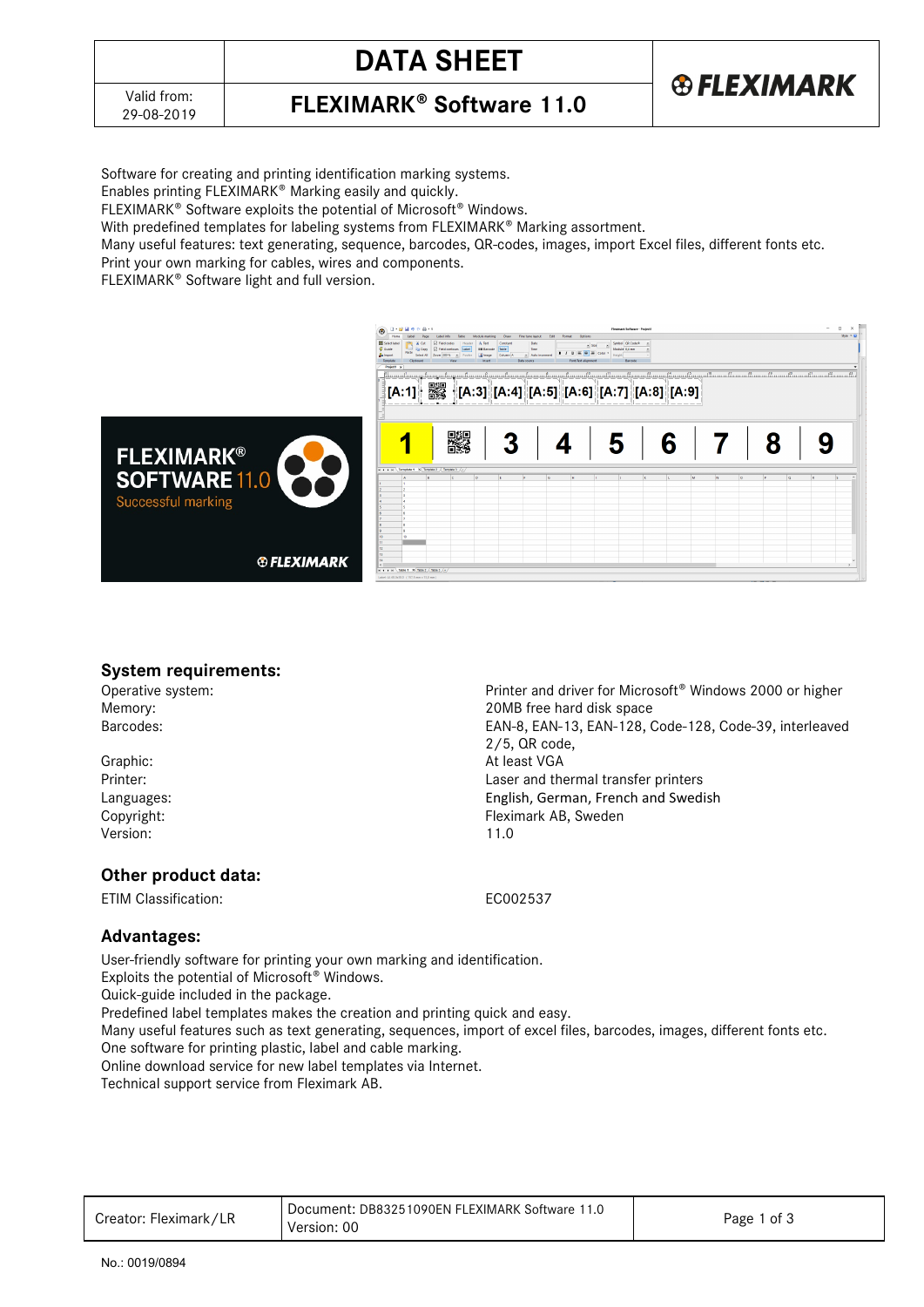**FLEXIMARK<sup>®</sup> Software 11.0** 

# **®FLEXIMARK**

# **Product data:**

| Part no. | <b>Article designation</b> | Content (pcs/unit) | -PU |
|----------|----------------------------|--------------------|-----|
| 83251090 | FLEXIMARK Software 11.0    |                    |     |



## **Delivery:**

The software can be downloaded from LappKabel or Fleximark website. The download is free of charge with a trial period of 30 days.

The full version of FLEXIMARK® Software 11.0 is activated with a license number. The license number for the full version of the software can be purchased from LappKabel or Fleximark. It will be delivered on a value card.

When purchasing a printer from LappKabel, the FLEXIMARK® Software 11.0 full version is included in the package without charge.

FLEXIMARK<sup>®</sup> Software 11.0 light version is available for download at LappKabel or Fleximark website free of charge. The light version is used for printing marking and identifications only from FLEXIMARK® Marking assortment.

| <b>Features</b>                    | <b>Full version</b> | <b>Light version</b> |
|------------------------------------|---------------------|----------------------|
| Change font                        | X                   | x                    |
| Create constant text               | Χ                   | Χ                    |
| Create own label templates         | χ                   |                      |
| Create own projects                | Χ                   | Χ                    |
| Create sequence                    | Χ                   | χ                    |
| Draw object                        | Χ                   |                      |
| Filter different files             | Χ                   |                      |
| Free of charge                     |                     | χ                    |
| Identification with date and time  | Χ                   |                      |
| Import own images                  | χ                   |                      |
| Lock printer to a project          | Χ                   |                      |
| Open saved Excel files             | X                   | x                    |
| Preview your label                 | X                   | Χ                    |
| Print available labels and marking | X                   | X                    |
| Print bar codes, QR code           | X                   |                      |
| Print images                       | X                   |                      |
| Save printing settings             | X                   |                      |
| Try for 30 days, no extra charge   | X                   |                      |

In the table below you can see what is possible to create in light and full version:

| Creator: Fleximark/LR | Document: DB83251090EN FLEXIMARK Software 11.0<br>Version: 00 | Page 2 of 3 |
|-----------------------|---------------------------------------------------------------|-------------|
|-----------------------|---------------------------------------------------------------|-------------|